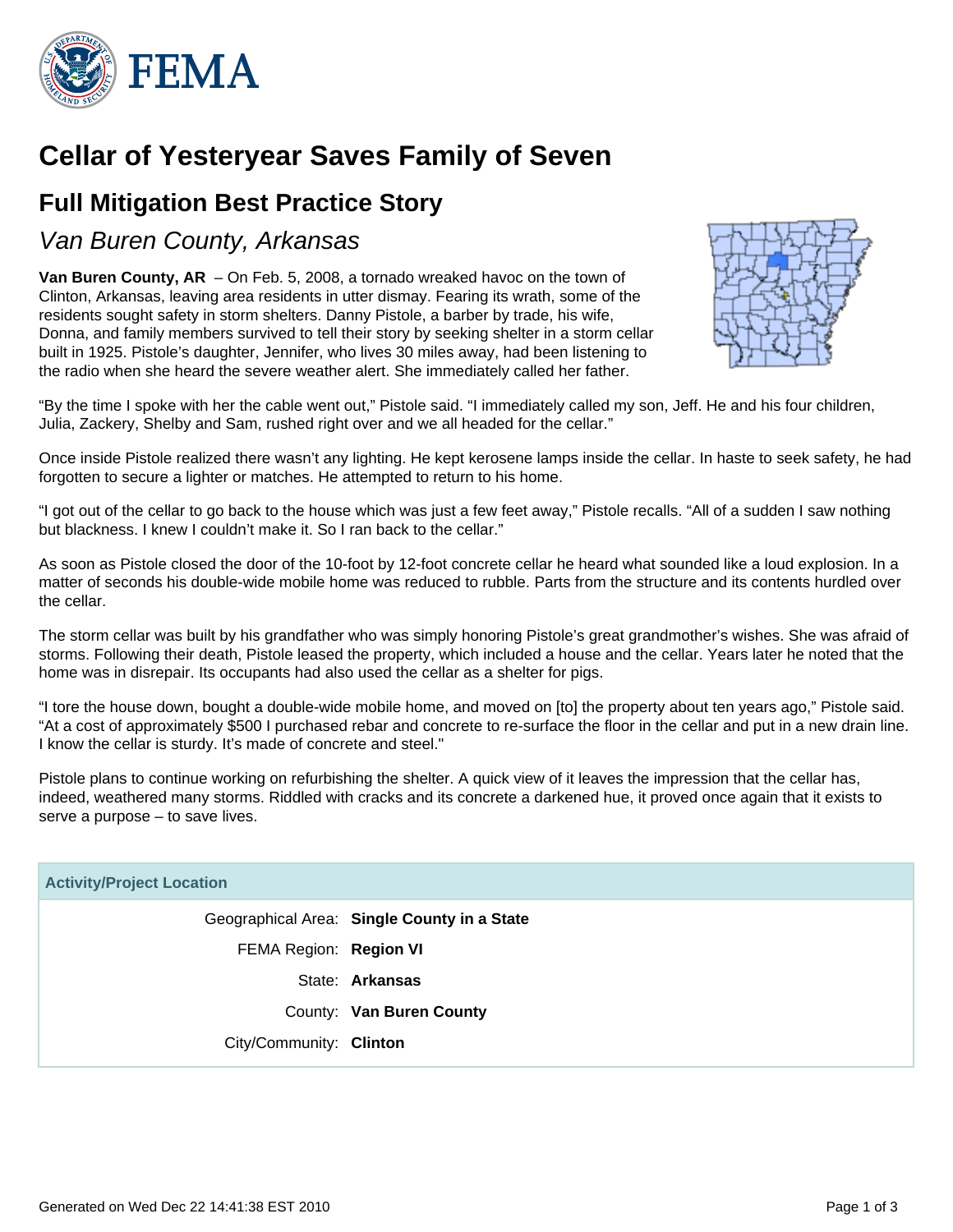| <b>Key Activity/Project Information</b> |                                                      |
|-----------------------------------------|------------------------------------------------------|
|                                         | Sector: Private                                      |
| Hazard Type: Tornado                    |                                                      |
|                                         | Activity/Project Type: Safe Rooms/Community Shelters |
|                                         | Structure Type: Concrete, Reinforced                 |
| Activity/Project Start Date: 06/1950    |                                                      |
| Activity/Project End Date: 06/1950      |                                                      |
| Funding Source: Homeowner               |                                                      |

**Activity/Project Economic Analysis**

|                  | Cost: Amount Not Available |
|------------------|----------------------------|
| Non FEMA Cost: 0 |                            |

### **Activity/Project Disaster Information**

Mitigation Resulted From Federal Disaster? **Unknown** Value Tested By Disaster? **Yes** Tested By Federal Disaster #: **1744 , 02/07/2008** Repetitive Loss Property? **No**

#### **Reference URLs**

No URLs were submitted

#### **Main Points**

• Concrete cellar built by owner's grandfather protects family from tornado.